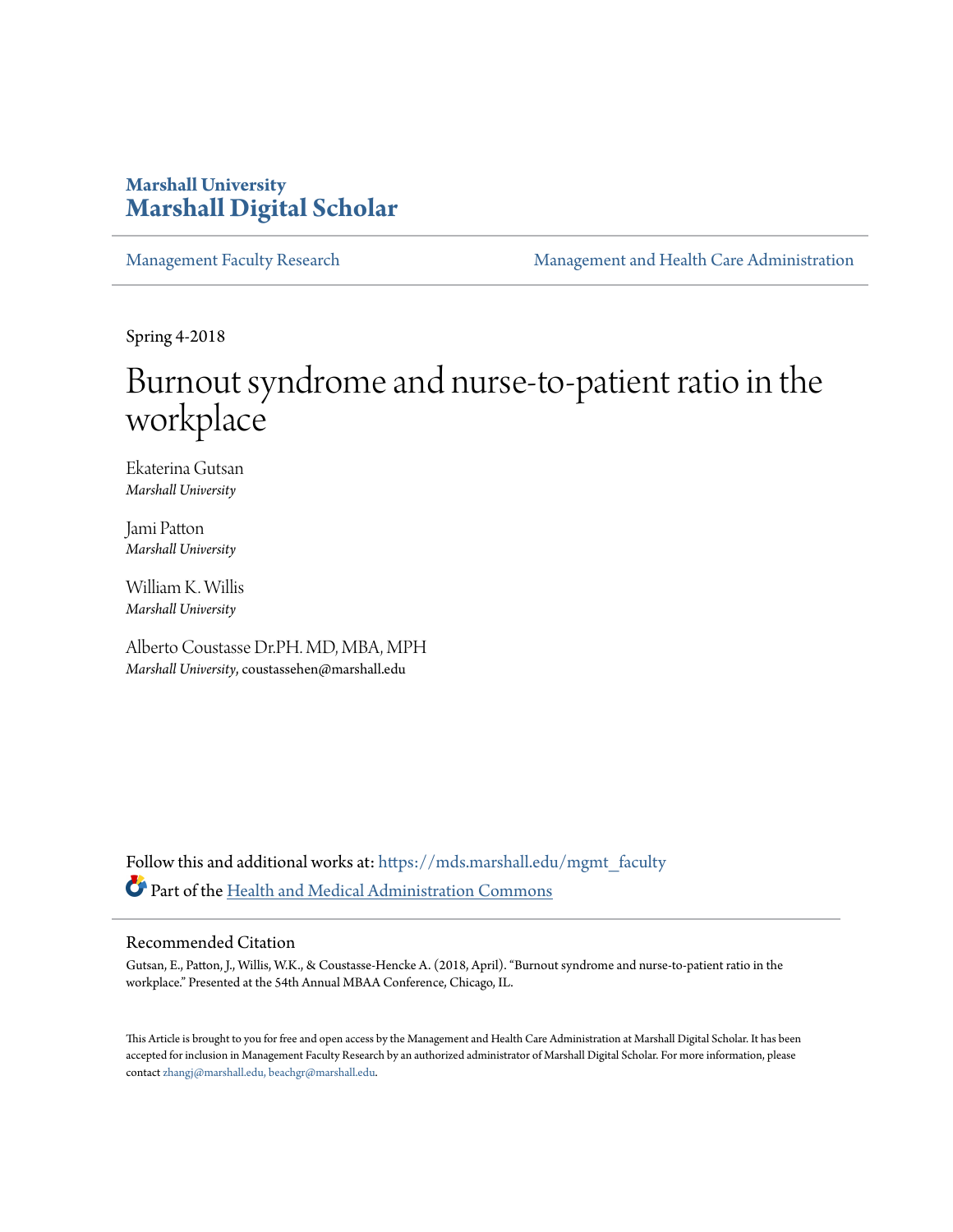# **BURNOUT SYNDROME AND NURSE-to-PATIENT RATIO IN THE WORKPLACE**

Ekaterina Gutsan, MSHA, Alumni Graduate Health Care Administration Program Lewis College of Business – Graduate College Marshall University 100 Angus E. Peyton Drive South Charleston, WV 25303

Jami Patton, MSHA, Alumni Graduate Health Care Administration Program Lewis College of Business – Graduate College Marshall University 100 Angus E. Peyton Drive South Charleston, WV 25303

William K. Willis, Dr.PH, MSHA Assistant Professor Health Care Administration Lewis College of Business – Graduate College Marshall University 100 Angus E. Peyton Drive South Charleston, WV 25303 [willis23@marshall.edu](mailto:willis23@marshall.edu)

Alberto Coustasse-Hencke, Dr.PH. MD, MBA, MPH – **CONTACT AUTHOR** Professor Health Care Administration Lewis College of Business – Graduate College Marshall University 100 Angus E. Peyton Drive South Charleston, WV 25303 304-746-1968 [coustassehen@marshall.edu](mailto:coustassehen@marshall.edu)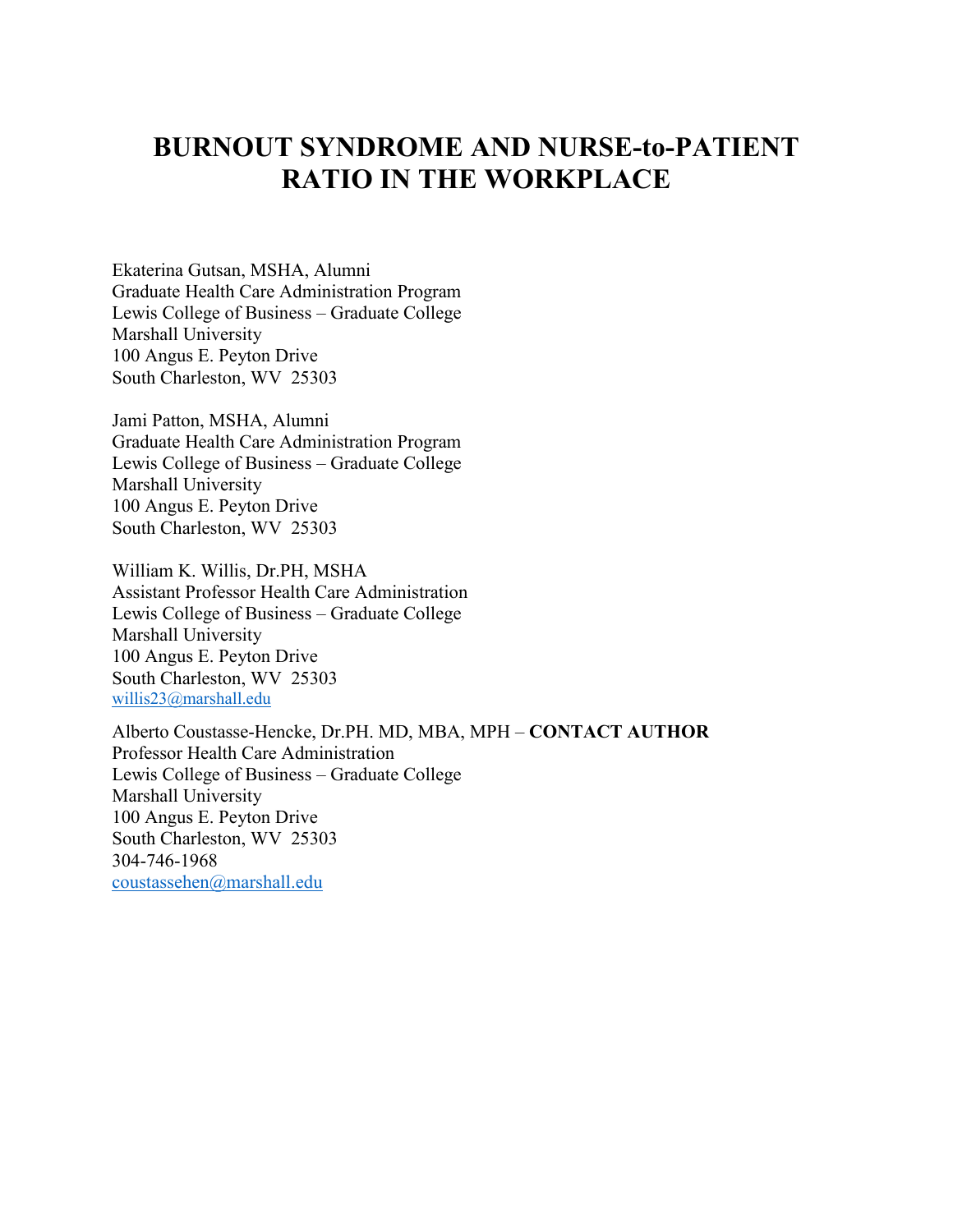# **BURNOUT SYNDROME AND NURSE-to-PATIENT RATIO IN THE WORKPLACE**

## *ABSTRACT*

**Introduction:** Burnout among Registered Nurses has been a great concern within the U.S. healthcare system and has been reported in many hospitals. Nurse Burnout has been defined as a chronic response to work-related stress comprising three components or dimensions: emotional exhaustion, depersonalization, and personal accomplishment. The purpose of this research was to analyze the nurse-to-patient ratio to determine how it affects the psychological, mental, emotional health and the nurse overall productivity in the workplace.

**Methodology:** The methodology was a review of literatures and a semi-structured interview. There were four primary databases and one website used in this research, and 31 articles were consulted for this literature review.

**Results:** Study on Psychological, Mental, and Emotional Health and Nurse Productivity in Burnout Syndrome Regarding Nurse-to-Patient Ratio

**Discussion:** The expert's observed causes for nurse dissatisfaction in their position and general fatigue were attributed to mismanagement of personnel and resources, lack of follow through, extended shifts and stretched personal requirements all of which lead to feelings of burnout. **Conclusion:** The nurse-patient ratio is a direct determinate of the effects of psychological, mental, emotional health and nurse productivity in the workplace which also determines the patients' overall health.

**Key words**: 'nurse burnout' OR 'burnout syndrome' AND 'nurse-to-patient ratio' OR 'workplace' OR 'physical and mental stress' AND 'burnout outcomes'.

### INTRODUCTION

Burnout Syndrome has been a significant issue in the work environment and its

occurrence has grown substantially by 60%-70% over the past decades (Cañadas-De la Fuente, et

al., 2015). One of the most common definitions of Nurse Burnout has been a chronic response to

work-related stress comprising three components or dimensions: emotional exhaustion,

depersonalization, and personal accomplishment (Cañadas-De la Fuente, et al., 2015). Nurses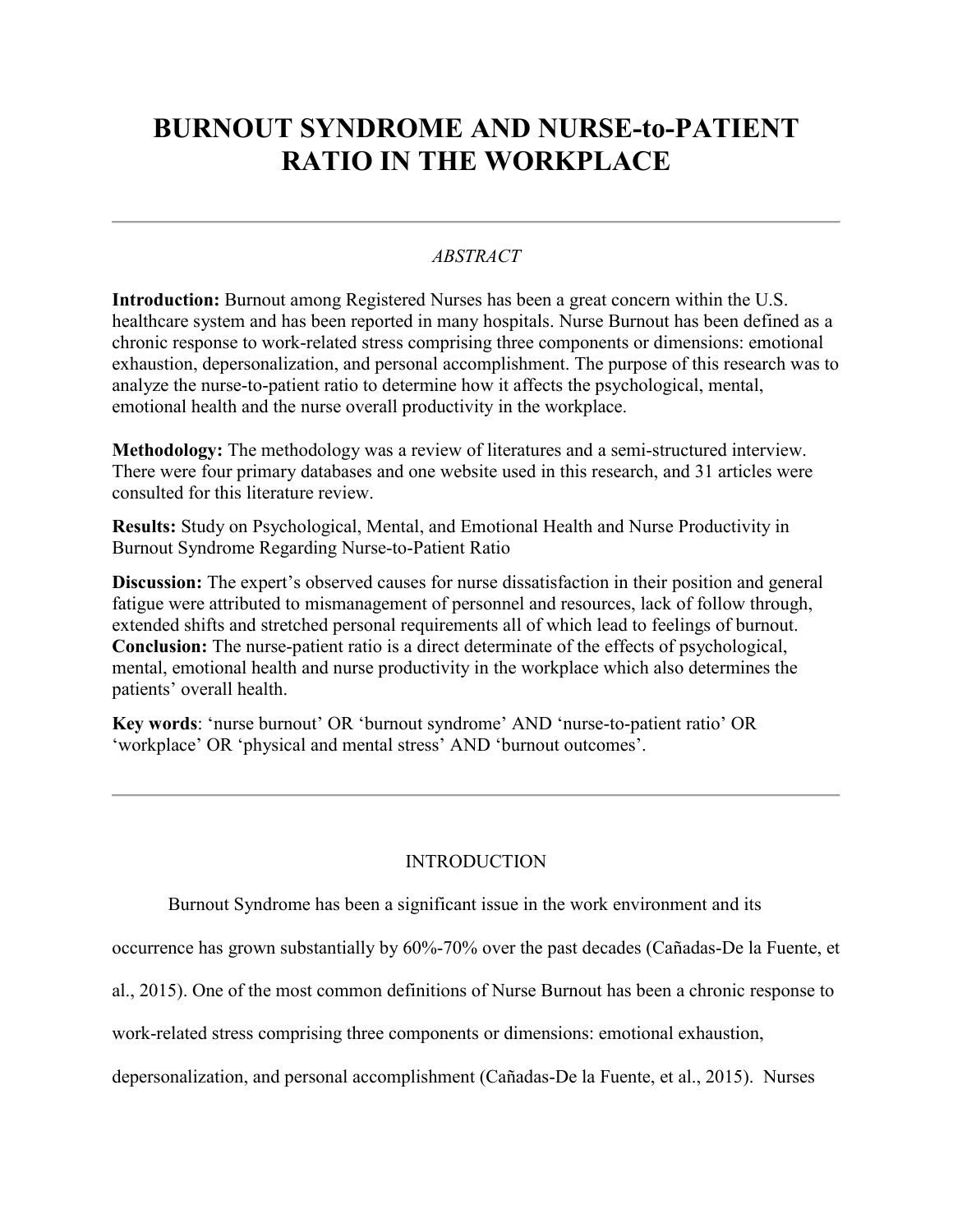represented the largest clinical staff population, about 55% in hospitals or general medical facilities; it has been this area most reformers have chosen to focus efforts to reduce costs. These efforts have considered nurses and the cost of their labor as an expense that can easily be cut back by increased hours and a decreased labor force (Li, Pittman, Han, & Lowe, 2017). In addition, 2,976 hospitals in 2013 under the Affordable Care Act's Hospital Readmissions Reduction Program were penalized because of the high nurse-to-patient ratio; 28% received average penalty, while 9% received the maximum penalty (McHugh, Berez, & Small, 2013).

The minimum nurse-to-patient ratio in both hospitals and ambulatory units has been recommended as 1:6 in medical-surgical units and behavioral units, 1:4 in step-down, telemetry, or intermediate care units and for non-critical emergency rooms, 1: 2 for Intensive Care Unit or trauma patients and post-anesthesia units, and 1:1 for every patient under anesthesia (Tevington, 2011). A high nurse-patient ratio has had risky consequences, including high stress levels and mental exhaustion among nurses and has led to an increase in mistakes and accidents, and resulted in a surge in malpractice suits (Rassin & Silner, 2007). The United States (US) population qualified for Medicare totaled 35.1 million. By 2030, the same population has been estimated to increase to 69.7 million and by 2050 to 81.9 million (Holdren, Paul, & Coustasse, 2015). The US Bureau projected between 2012 and 2060, the U.S. population will expand from 314 million in 2012 to 420 million in 2060, an increase of 34% (U.S. Census Bureau, 2014). A large contributing factor to the rise of nurse burnout has been inadequate nurse-patient ratios a condition that has amplified due to high demands in a progressively aging population and because of changes to the health care model (McHugh, Kutney-Lee, Cimiotti, Sloane, & Aiken, 2011).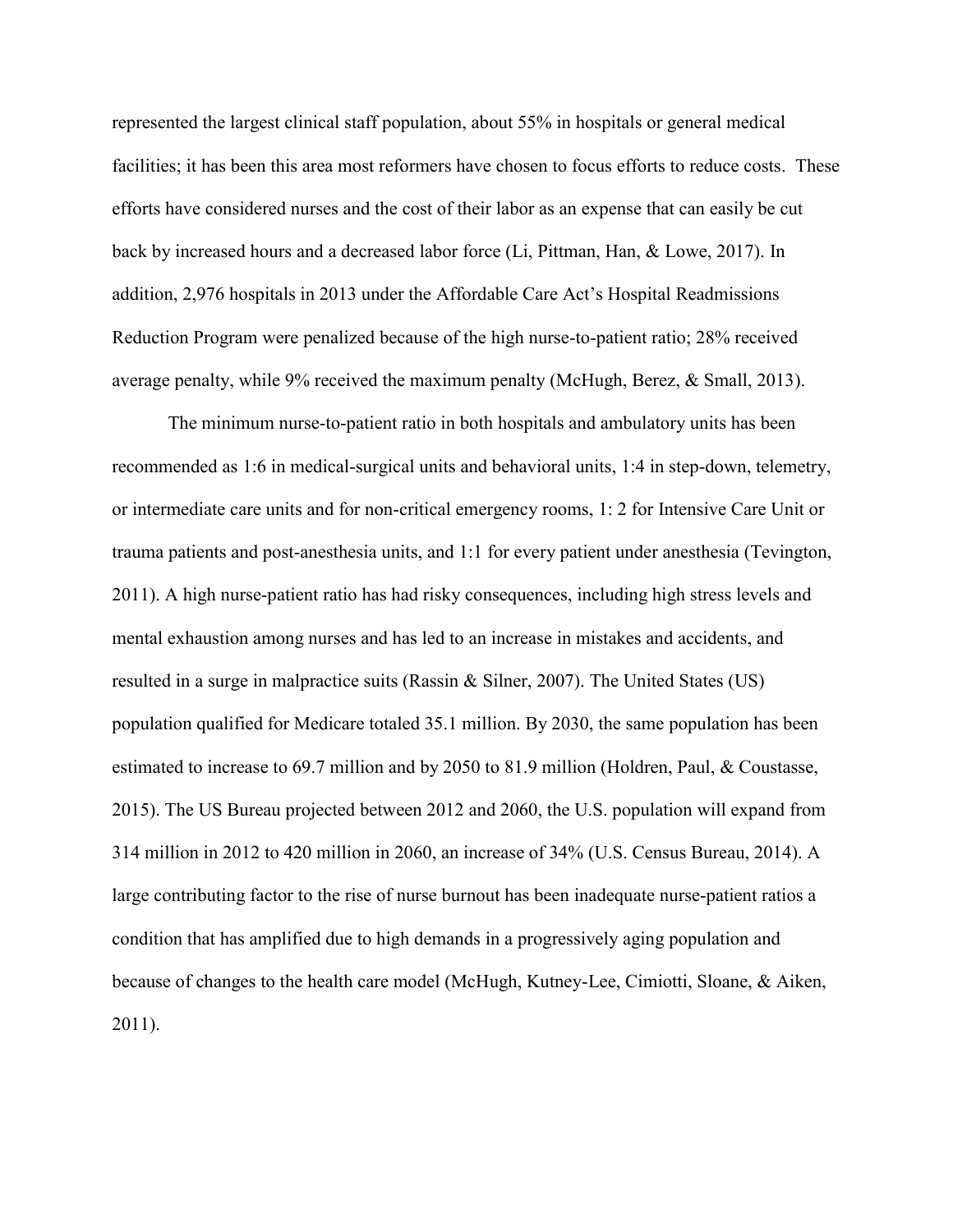Broken down by type of nurse, and turnover rates for RNs, LPNs, and CNAs are estimated to be as high as 56%, 51%, and 75%, respectively (Donoghue, 2009). Higher turnover rates in the nursing fields and higher demands of a growing patient field has perpetuated this cycle and has led to burnout, negative patient outcomes, practitioner and patient dissatisfaction and nurse shortage (McMullan, 2014). In 2015, the turnover rate for bedside RNs increased to 17.2%, up from 16.4% in 2014, and the average cost of turnover for a bedside RN expanded from \$37,700 to \$58,400 resulting in an average hospital losing \$5.2 million to \$8 (Donoghue, 2009). As financially debilitating as the costs of empty nursing positions have been for healthcare organizations, those nurses experiencing burnout who do not leave their positions had an even larger financial liability as the loss of motivation has led to a lack of patient care and mistakes resulting in the hospital or other healthcare facility facing a possible liability situation (Henderson, 2015). Up to 63% of preventable errors fell in the nursing sector, many attributed to lack of attention or performance from Burnout Symptoms (Henderson, 2015).

When Burnout Syndrome occurred across the workforce, it has been more commonly observed in nurses because of the emotional aspect of their occupation, especially in hospitals and psychiatric wards where common exposure to stress, inflexible policies, improper work assignments, poor training, inadequate remuneration, employee conflict and complex or unknown patient needs occurred (Ahanchian, Meshkinyazd, & Soudmand, 2015). The nature of this occupation places nurses into situations where they are often unprepared to handle due to lack of training, ability, support, resources or knowledge; leading to a high level of internalized anguish (Ahanchian, et al, 2015). Burnout Syndrome has been shown to increase about 23% for each additional patient added to the nurse's shift workload and most of the nurses have been obligated to work overtime (Holdren, et al, 2015).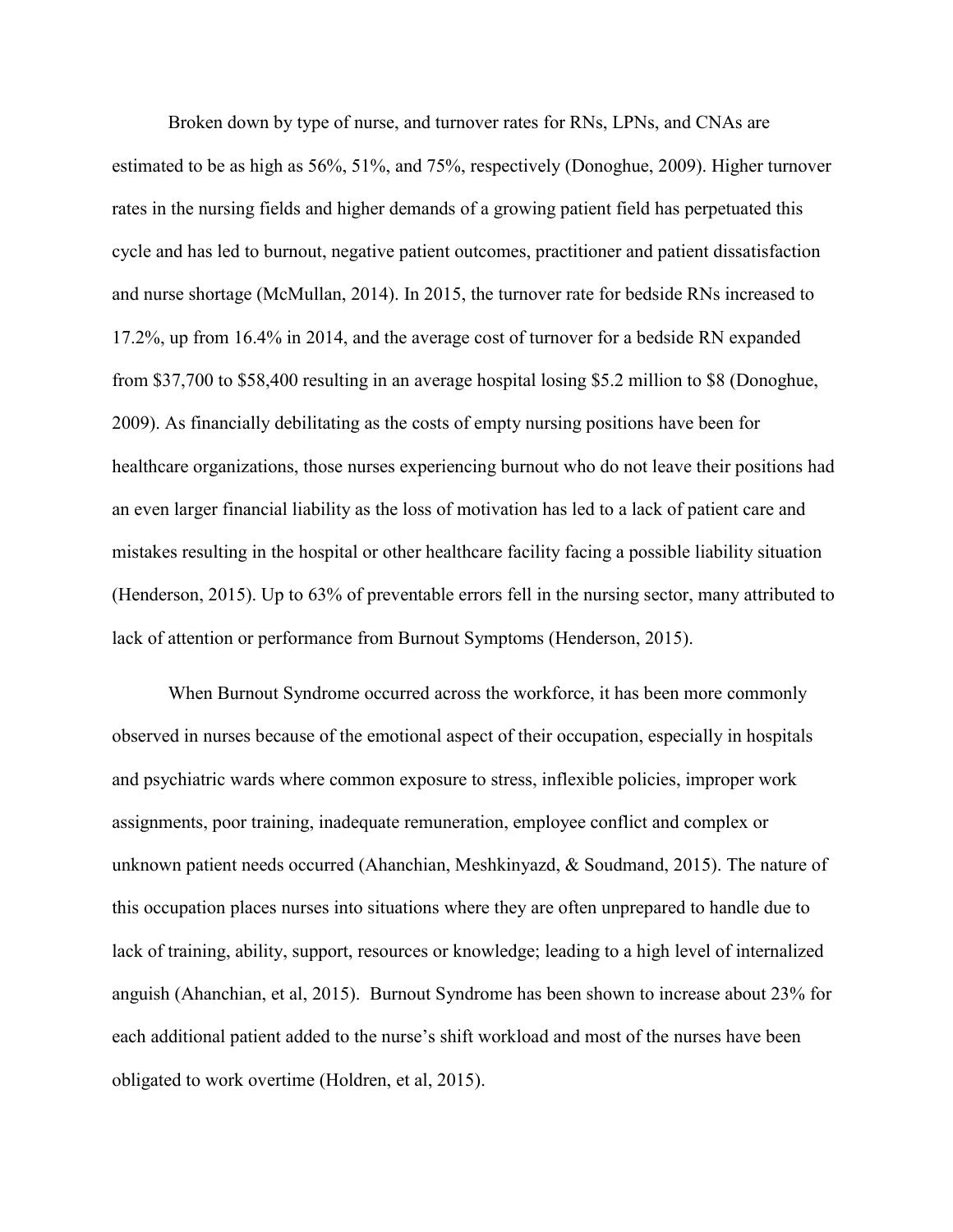The purpose of this research seeks to analyze the nurse-to-patient ratio to determine how it affects the psychological, mental, emotional health, and the nurse productivity within the workplace.

#### METHODOLOGY

The working hypotheses were as follows: Hypothesis I, when insufficient nurse-topatient ratio exists, physiological, mental and emotional burnout will increase. Hypothesis II insufficient nurse-to-patient ratio causes physical exhaustion and overwork, which effectively decreases nurse productivity in the workplace.

The methodology for this study was a qualitative literature review based on the research framework adapted from Lin (2012), which was to examine the factors, causes and consequences of burnout among RNs. The components of Burnout Syndrome and high nurse-to-patient ratio have consequences, such as the increase in turnover and retention among RNs in hospitals, which threatens patient's safety and quality of care. One the most commonly used instruments for the measurement of burnout was the Maslach Burnout Theory, which explained emotional exhaustion, and inefficacy in Burnout. The internal validity of the selected framework has been successfully tested in previous studies (see Figure 1). Additionally, the methodology for this study was performed following the steps of a systematic review supported with a semi-structured interview, which was tape-recorded with an experienced RN (see Appendix 1).

#### *Search Strategy*

The search for facts, statistics, and relative information in peer reviewed publications was performed utilizing the following professional electronic databases: PubMed, Academic Search Premier, ProQuest and EBSCO. In addition, reputable websites of professional organizations,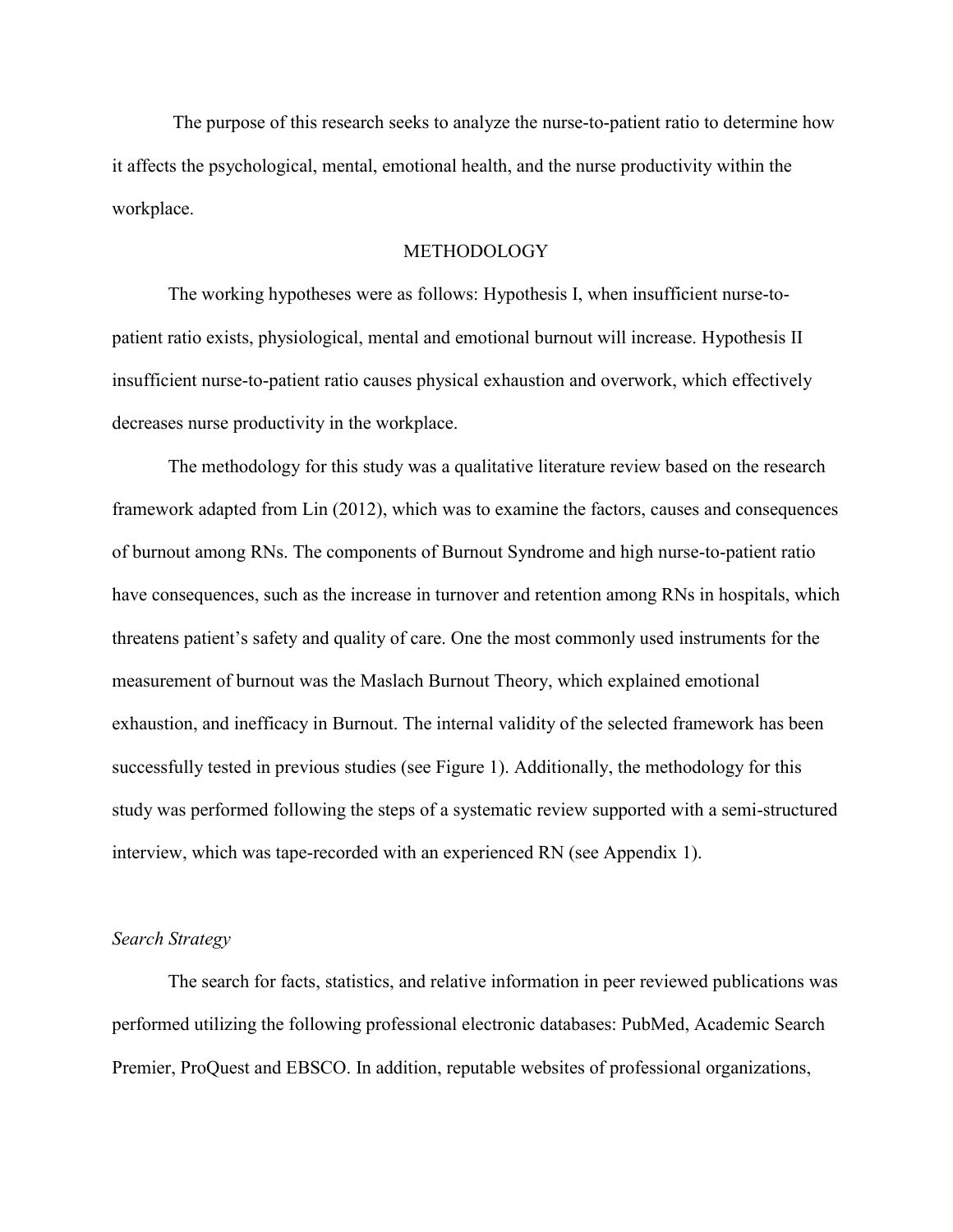foundations, and government agencies were also used. Key publications were identified using the subsequent terms: 'nurse burnout' OR 'burnout syndrome' AND 'nurse-patient ratio' OR 'workplace' OR 'physical and mental stress' AND 'burnout outcomes'. Literature was selected for review based on relevance to the study of Burnout Syndrome and Nurse-Patient Ratio in the Workplace.

#### *Inclusion, Exclusion, and Assessment*

The current literature review was restricted to publications from 2008 to 2017. All results were extracted from studies conducted in the US and published in English. The search was also limited to research studies and reports from government and professional organizations with primary and secondary data. The relevance of 41 publications was assessed through titles; key words, abstracts, and citations, 31 publications were selected for the analysis, 18 of which were used in the results section.

#### RESULTS

#### *Nurse-to-Patient Ratio in Burnout Syndrome*

In 2015, 14 million Americans were employed in the health care field, representing 10 % of the U.S. work force (Jonas & Kovner, 2015). High nurse-to-patient ratios within this nursing workforce have been a concern for some time. As of 2015, 14 states addressed nurse staffing in hospitals in law/regulation, among other limiting efforts (ANA, 2015). In addition, California has been the only state to passing legislation regulating nurse-to-patient ratios. This law established specific Registered Nurse (RN) to patient ratios for specific hospital divisions. San Francisco, California hospitals mandated a ratio of one RN to four patients compared to the practice created in Great Brittan, which only requires one RN to every eight patients. This has led to better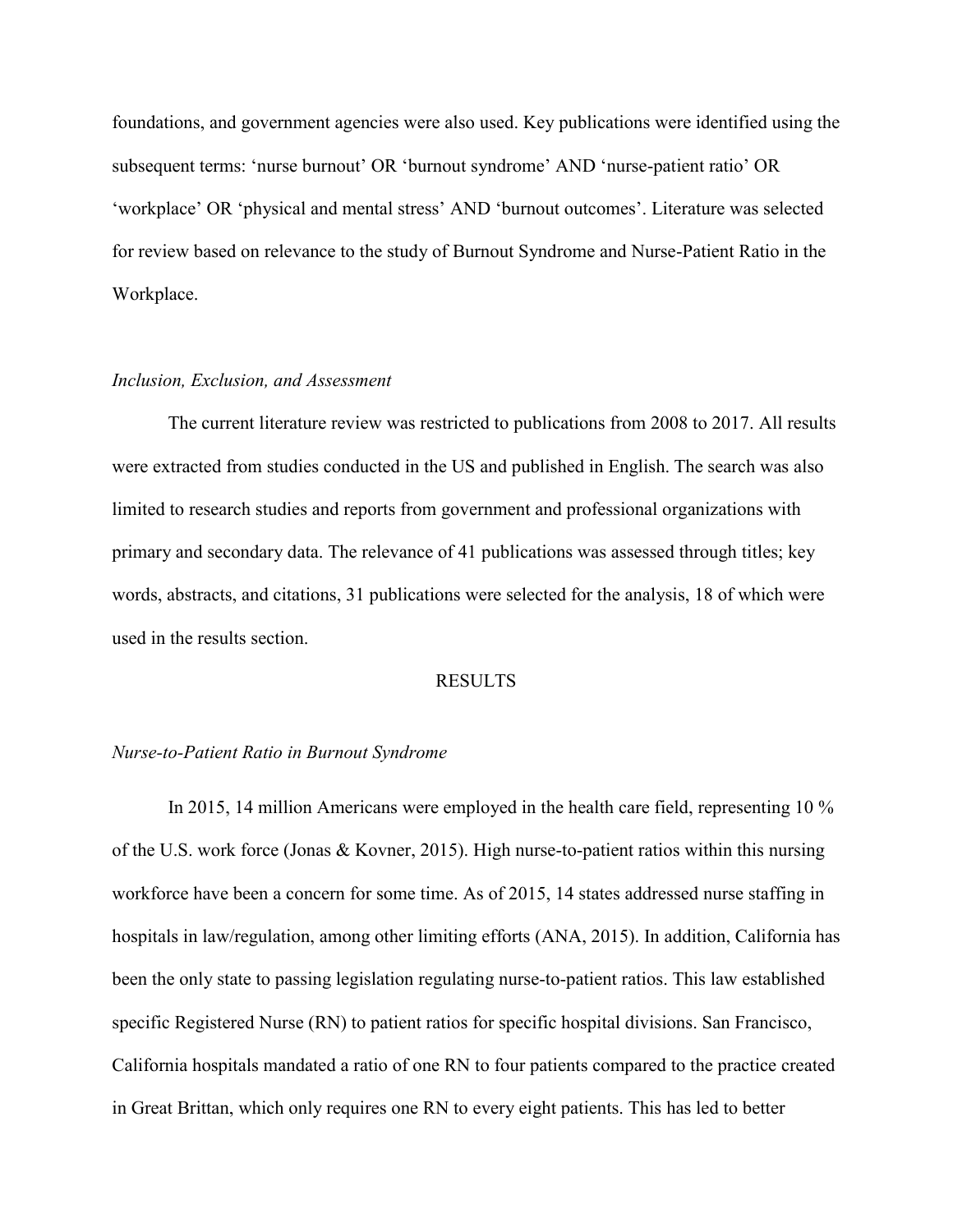overall demeanor in nurses of California, lower levels of staff sickness, and the economic aspect of lower staff turnover (Strachan-Hall, 2017). A 2010 study at the University of Pennsylvania, showed 29% of nurses in California experienced high burnout, compared to 34% of nurses in New Jersey and 36% of nurses in Pennsylvania, states without minimum staffing ratios during the period of research. The study further demonstrated 20% of nurses in California reported dissatisfaction with their jobs, compared with 26% and 29% in New Jersey and Pennsylvania (Doring, 2013). Furthermore, each additional patient over four per nurse carried a 23% risk of increased burnout. It also led to a decrease of 15% with job satisfaction. In August 2012, approximately one-third of nurses reported an emotional exhaustion score of 27 or greater, considered by medical standards to be "high burnout" (Doring, 2013).

Another study concluded that support for mandatory nurse-to-patient ratios stems from the belief that a regulated RN staff would increase positive patient outcomes and decrease nursing shortage numbers, which was has been present but difficult to calculate due to average working age of nurses, and the supply of nurses working (Adams, 2017). High nurse-to-patient ratio, greater than 1:4, psychological/mental, emotional health difficulties, and nurse productivity have brought many questions and issues to the medical field (Kath, Stichler, Ehrhart, & Sievers, 2013).

#### *Psychological and Mental Health in Burnout Syndrome*

Moustaka and Constantinidis (2010) stated the average person was looking for quality health care within a healthful atmosphere when choosing a hospital or any alternative medical organization. The results of their study concluded that burnout resulting from work stress overload, such as an imbalance in nurse-to-patient ratio, has led to psychological dissonance and an imbalance in health care. The study further observed nurse stress was very unpredictable and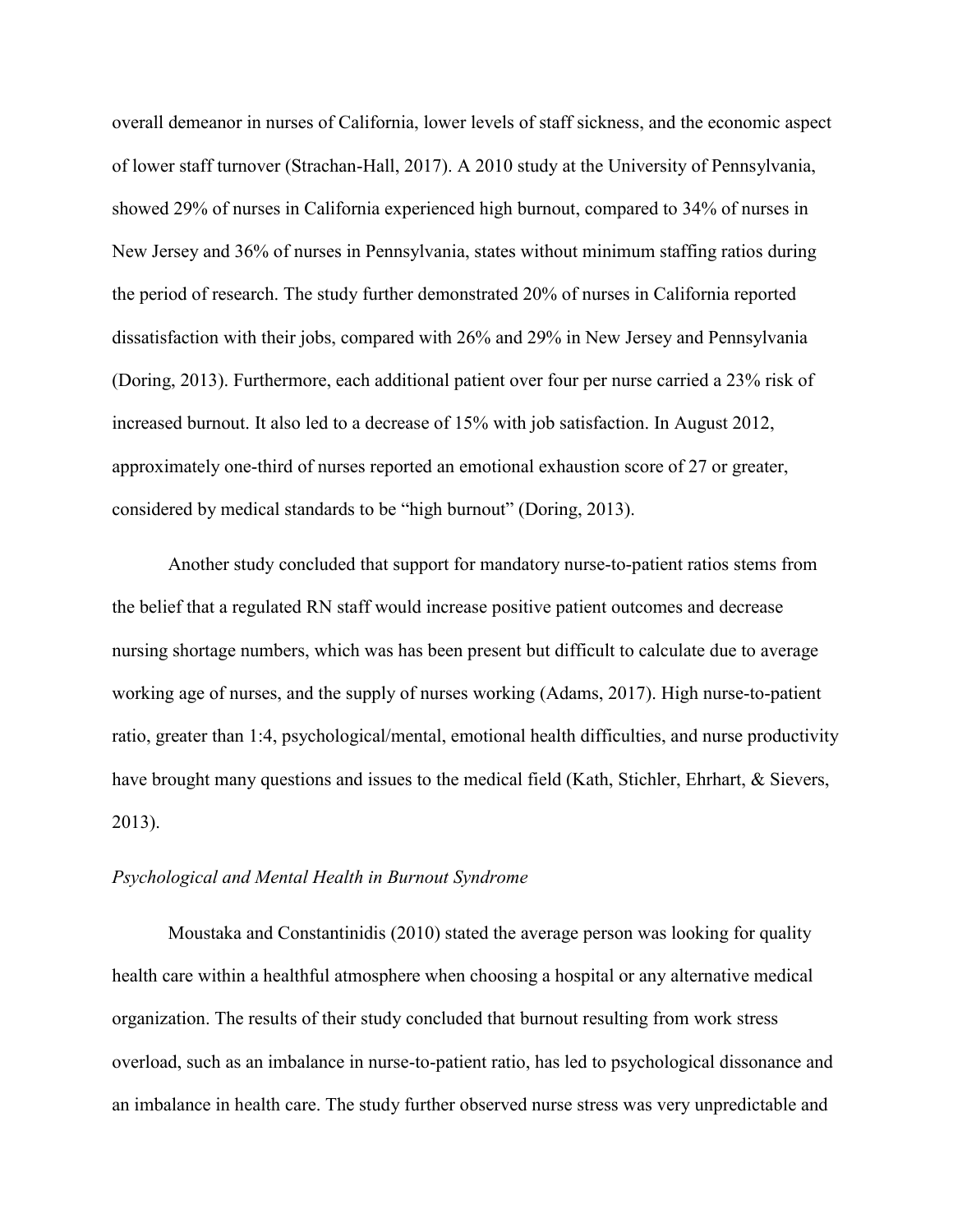stressful, and had multiple phases, which included emotional stress, working environment, interpersonal relationships, individuality, and mental issues.

A psychological contract, characterized by tough multiple bonds between employee and employer, psychological obligations, which are crucial and intangible factors that can be impossible to measure conventionally, and specific responsibilities, such as patient overload has been considered (Jamil, Raja, & Darr, 2013). This contract has been of high importance due to the so-called "mental documentation" that any staff member of an organization needed to feel connected to their workplace. When this mental contract was distressed by an event, as patient overload, it led to aggression, betrayal, job dissatisfaction, stress, and burnout. As reported by research, this contract had an unpredictable impact on nurses' work attitude, especially if already in a displeased state with their current position (Jamil, Raja, & Darr, 2013).

The psychological contract was also an interpretation based on any single person. Regarding employers and the possible negative effects, this relationship was especially poignant. By breaking this contract, fairness and individual differences, such as increased patients on one nurse versus another, and outcomes had influenced and were important to nurse retention (Rodwell, & Gulyas, 2013). A stressful work place, job dissatisfaction, and lack of general positivity could also occur, which all tied into burnout (Jamil, Raja, & Darr, 2013). It was found that psychological capital had effects on the psychological nurse burnout and coping style was a mediator in the relationship (Ding, et al., 2015).

#### *Emotional Health in Burnout Syndrome*

Emotional labor, by Gray (2010), correlates with nursing discipline research. In a crosssectional survey study of 183 nurses conducted by Bartram, Casimir, Djurkovic, Leggat, &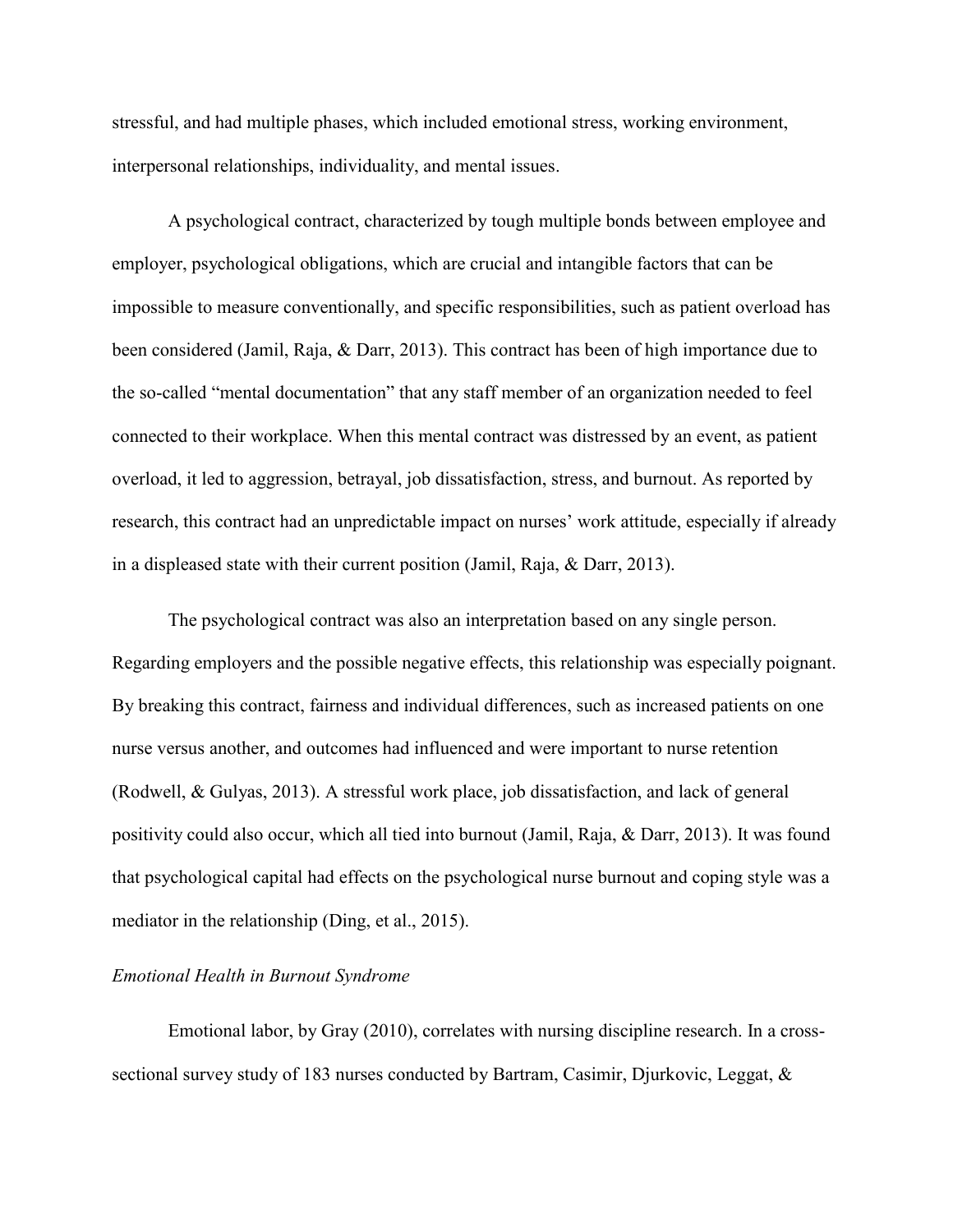Stanton (2012) the relationship between high performance work systems, such as high nurse-topatient ratio, emotional labor, burnout and intention to leave were evaluated. Previous studies showed that emotional labor and burnout were associated with an increase in intention to leave within the nursing discipline and evidenced that high-performance work systems directly resulted in decreased turnover. Perceived high-performance work systems were moderately negative within the relationship between emotional labor and burnout (Bartram, et al., 2012). A study by Soo-Ok and Mee-Suk (2015) examined the relationship of emotional labor and job burnout. With 217 clinical nurse participants, job burnout showed positive correlation with emotional labor, and negative correlation with positive resources (Soo-Ok & Mee-Suk, 2015).

Emotional intelligence correlates with emotional burnout. In a study conducted by Hong, Lee, & Sook (2016) turnover intention was tested through emotional labor, job stress nurse-topatient ratio, emotional intelligence, and burnout in efforts to identify the effect of emotional intelligence between the variables. The findings indicated that emotional intelligence had a mediation effect between emotional labor and burnout. If emotional intelligence increased, a resulting decrease in negative effects of emotional labor and burnout occurred (Hong, Lee, & Sook, 2016).

Female nurses make up more majority of the nursing field, with only 11% percent of licensed nurses from 2010 to 2013 being male (Nursing World, 2014). A study of the differences in emotional response demonstrated men and women have gender differences in emotional experience and emotional expressivity. The findings suggested when watching videos that induce emotional response, men had more intense emotional experiences, whereas women had higher emotional expressivity, particularly for negative emotions. In addition, gender differences depended on the specific emotion type but not the valence (Deng, Chang, Yang, Huo,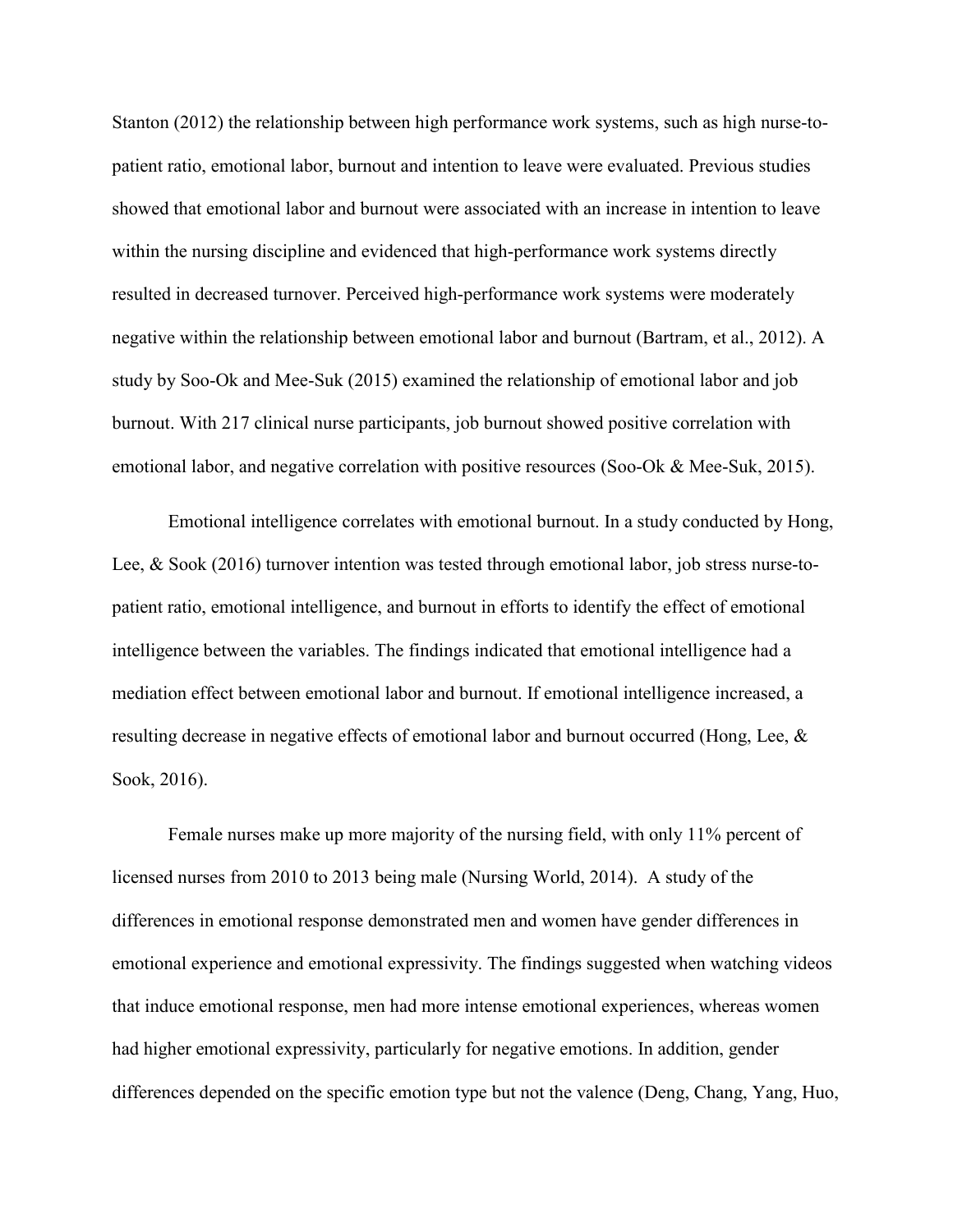& Zhou, 2016). According to the research, and as stated previously, the field of nursing is mostly comprised of women and women display a higher expressivity towards emotion. These results show the need for a balance between nurse-to-patient ratio, to account for the fact that emotions could not be taken over by patient overload.

#### *Nurse Productivity in Burnout Syndrome*

Research shows a direct correlation between staffing levels and patient outcomes for specific nurse-sensitive signals, with lower patient to nurse ratios, 1:4 or less, associated with better outcomes (Shuldham, Parkin, Firouzi, Roughton, & Lau-Walker, 2009). Higher quantity of work and patient load per nurse directly affected facility productivity and patient outcomes. In an article by the Department for Professional Employees (DPE) (2016) it was stated that, aside from the occupational hazards caused by understaffing created by high patient to nurse ratios, numerous previous studies researched from this study have shown a correlation between inadequate nurse staffing and poor patient outcomes. High nurse-to-patient ratios, greater than 1:4, with each additional patient added, is associated with a 7% increase in hospital mortality that could be caused by patient infections, bedsores, pneumonia, cardiac arrest, and accidental death. Larger than four patients per nurse work-loads and hospitals with staffing levels in the bottom 30% are more likely to be in the worst 10% of facilities for heart failure, electrolyte imbalance, sepsis, respiratory infection, and urinary tract infections. It was also noted that every additional patient added to a hospital staff nurse's workload was associated with a 7% increase in hospital mortality (DPE, 2016).

Work shift length for a nurse and the responsibility to cover unscheduled shifts has directly influenced feelings of exhaustion and a tendency towards a nurse vacating their position in search for something more fulfilling or concerned with their stress levels. A standard nursing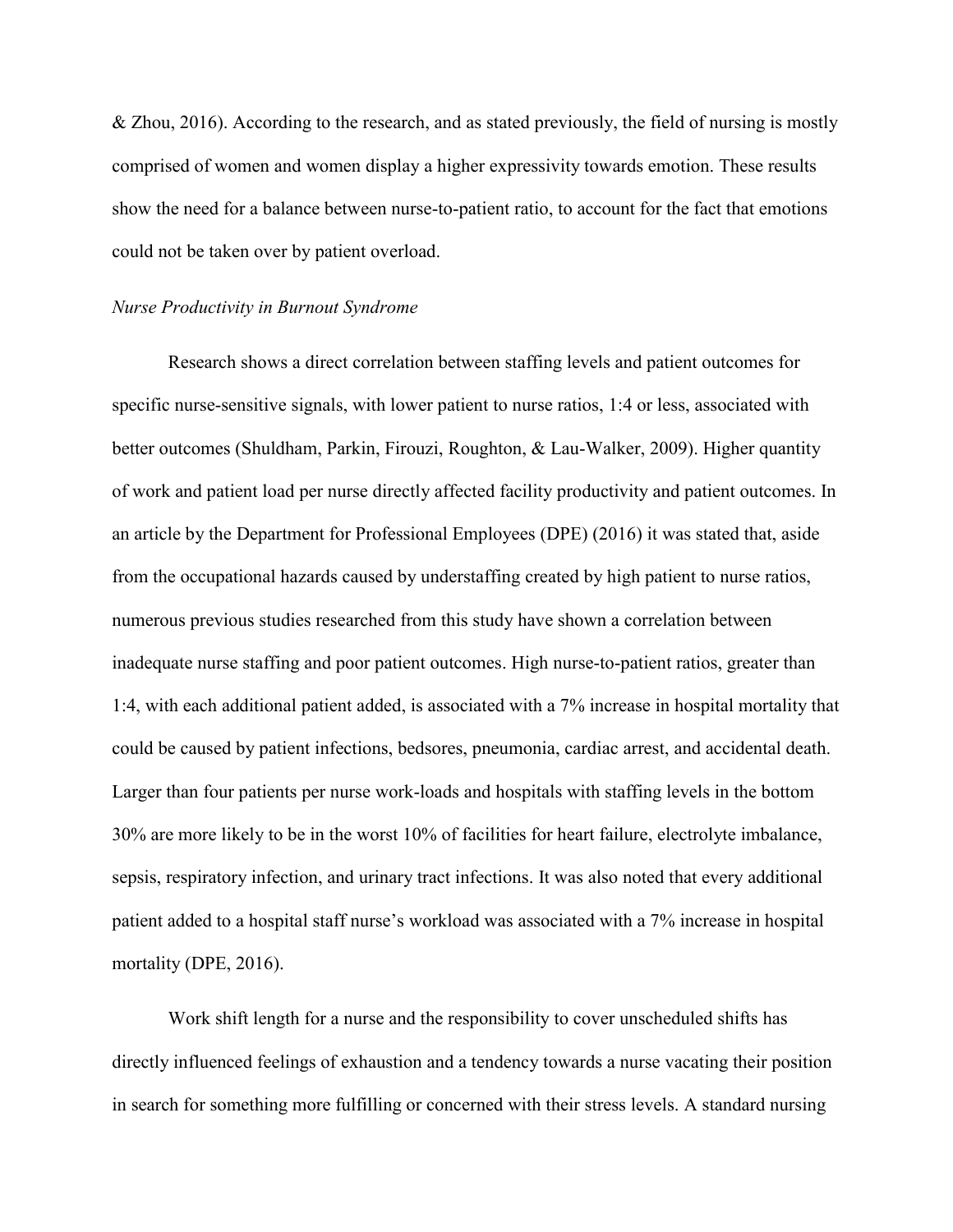shift of 12 hours was often stretched to 18 as a cost cutting measure to take advantage of previously employed nurses, rather than a more expensive strategy to hire more. Further, to maintain patient safety, when a nurse is ill and cannot work or otherwise disposed, the burden falls to other nursing professionals and a 12-hour shift can easily lead to a 24-hour shift and increased exhaustion (see Table 1).

#### **DISCUSSION**

The purpose of the study was to analyze the nurse-to-patient ratio to determine how it affected the psychological, mental, emotional health and the nurse overall productivity in the workplace. Burnout Syndrome has led to the expansion of psychological, mental as well as physical difficulties for RNs, which has compromised job performance and patient safety, and increased nurse turnover.

Expert's observed causes for nurse dissatisfaction in their position and general fatigue attributed to mismanagement of personnel and resources, lack of follow through, extended shifts and stretched personal requirements, all of which contribute to burnout. Some states, such as California, legally mandate nurse-to-patient ratios requiring a consistent level of nurse staffing and support for each patient admitted (Strachan-Hall, 2017). The state in which the expert worked was not a state that had a pre-determined and consistently monitored ratio (DPE, 2016). While there was a suggested norm of two patients for every one nurse, this ratio was often skewed as some patients required more attention than others or the floor was overpopulated by patients and understaffed which is viewed as a common expense-cutting practice. Management changes in a healthcare facility, like one observed in the expert's career, resulted in a replacement of staff with the new staff being trained inadequately at their hire date or receiving ongoing and time consuming on-the-job training. This change of trained staff with ill-trained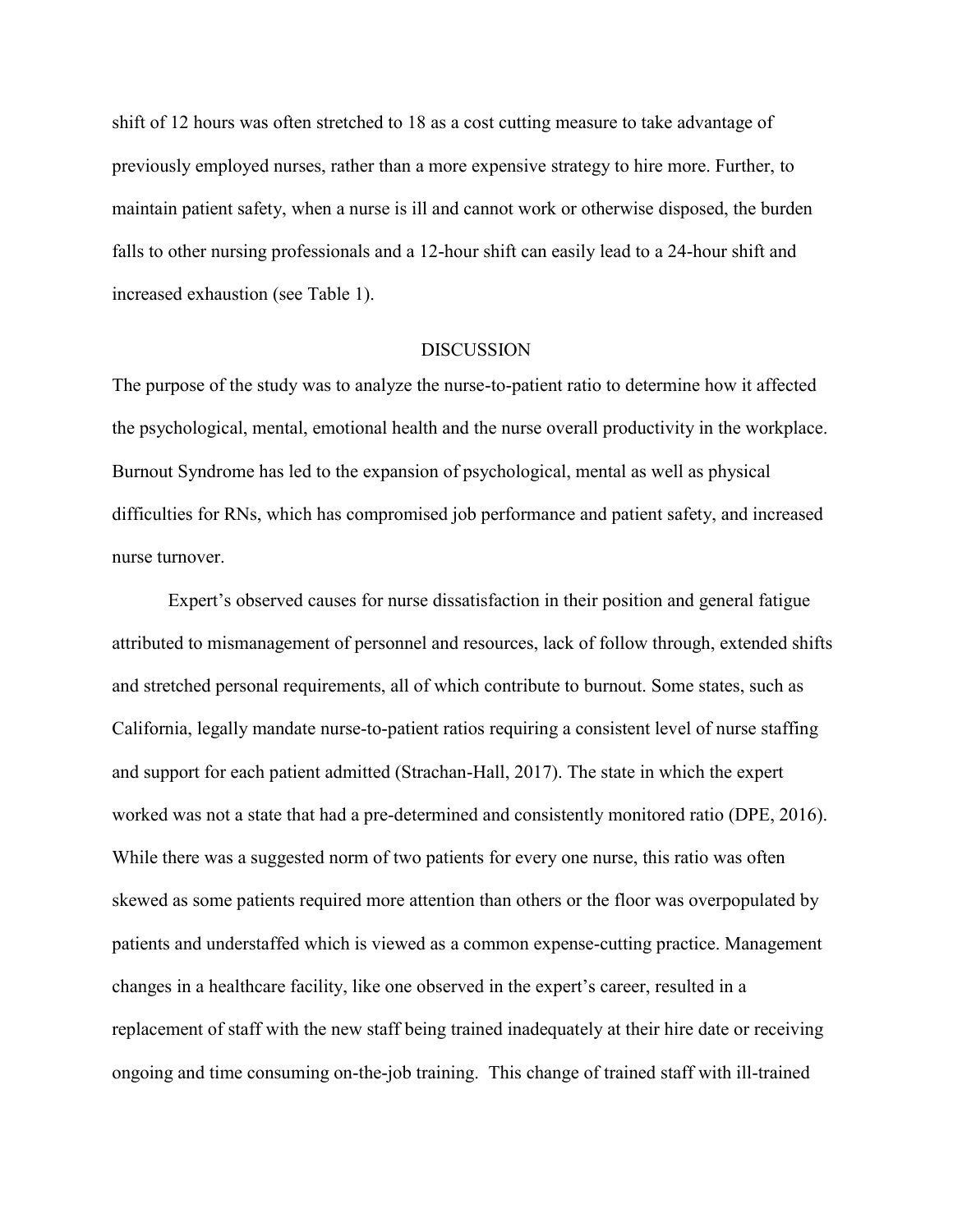replacements led to remaining staff members overseeing more than a standard two patients to maintain patient safety. Additionally, a lack of follow through on promises made by administration or replacement of administration and their agendas increased nurse dissatisfaction and contributed to burn out.

Many hospitals have attracted and recruited talented nurses into open positions with promises of future positions in cutting edge fields. These promises often to fail or an agreed upon timeline was extended indefinitely. The resulting effect was motivated nurses being unable to pursue their ambitions and being required to fulfill duties that they did not desire, or thought would be a temporary means to an end and ultimately led to unmotivated nursing professionals.

#### *Limitations and Practical Implications*

This literature review was limited due to the restrictions in the search strategy used, such as the number of databases searched, and publication bias may have affected the availability and quality of the research identified during the search. Further, researcher's biases and publication's biases could also affect the results of the study. Understanding the Nurse Burnout Syndrome can improve the quality of healthcare and decrease its cost when applied for clinical decisions, patient care and limiting nurse turnover. The findings of the study could be utilized by health system providers for growth and expansion of patient-centered health care while increasing the effectiveness and efficiency of its services.

#### **Conclusion**

In conclusion, nurse-to-patient ratio has shown to significantly change the way the nursing profession conducts services and produces outcomes. The literature review concluded this was especially true in the regards to psychological, mental, emotional health. Nurse-to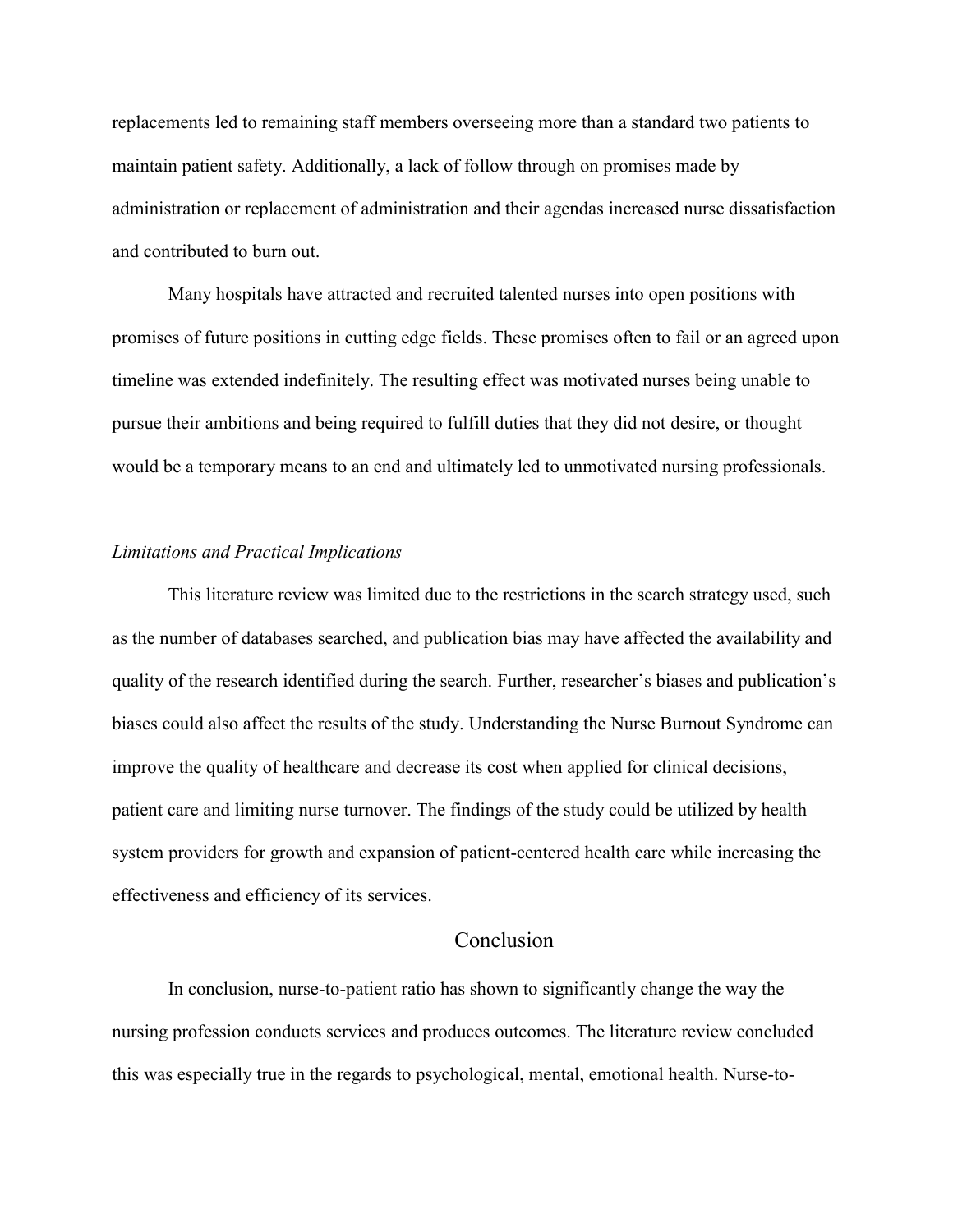patient ratio is a direct determinate of nurse performance and patient health status, thus

supporting both hypotheses.

### **REFERENCES**

- Adams, J. (2017). *Facts on the nursing shortage in North America*. [ANA]. Retrieved March 28, 2017, from [https://www.nursingsociety.org/connect-engage/about-stti/stti-media/nursing](https://www.nursingsociety.org/connect-engage/about-stti/stti-media/nursing-shortage-information/facts-on-the-nursing-shortage-in-north-america)[shortage-information/facts-on-the-nursing-shortage-in-north-america](https://www.nursingsociety.org/connect-engage/about-stti/stti-media/nursing-shortage-information/facts-on-the-nursing-shortage-in-north-america)
- Ahanchian, M. R., Meshkinyazd, A., & Soudmand, P. (2015). Nurses burnout in psychiatric wards. *Journal of Fundamentals of Mental Health*, 17(5), 260-264.)
- American Nurse Association [ANA], (2015). *Nurse Staffing.* Retrieved from [http://www.nursingworld.org/MainMenuCategories/Policy-Advocacy/State/Legislative-](http://www.nursingworld.org/MainMenuCategories/Policy-Advocacy/State/Legislative-Agenda-Reports/State-StaffingPlansRatio)[Agenda-Reports/State-StaffingPlansRatio](http://www.nursingworld.org/MainMenuCategories/Policy-Advocacy/State/Legislative-Agenda-Reports/State-StaffingPlansRatio)
- Bartram, T., Casimir, G., Djurkovic, N., Leggat, S. G., & Stanton, P. (2012). Do perceived high performance work systems influence the relationship between emotional labor, burnout and intention to leave. A study of Australian nurses. *Journal of Advanced Nursing*, 68(7), 1567-1578. doi:10.1111/j.1365-2648.2012. 05968.x
- Cañadas-De la Fuente, G. A., Vargas, C., San Luis, C., García, I., Cañadas, G. R., & De la Fuente, E. I. (2015). Risk factors and prevalence of burnout syndrome in the nursing profession. *International Journal of Nursing Studies*, 52(1), 240-249. doi: 10.1016/j.ijnurstu.2014.07.001
- Deng, Y., Chang, L., Yang, M., Huo, M., & Zhou, R. (2016). Gender Differences in Emotional Response: Inconsistency between Experience and Expressivity. *Plos One*, *11*(6), e0158666.
- Department for Professional Employees [DPE], (2016). *Safe-Staffing Ratios: Benefiting Nurses and Patients.* Retrieved February 16, 2017, from [http://dpeaflcio.org/programs](http://dpeaflcio.org/programs-publications/issue-fact-sheets/safe-staffing-ratios-benefiting-nurses-and-patients/)[publications/issue-fact-sheets/safe-staffing-ratios-benefiting-nurses-and-patients/](http://dpeaflcio.org/programs-publications/issue-fact-sheets/safe-staffing-ratios-benefiting-nurses-and-patients/)
- Ding, Y., Yang, Y., Yang, X., Zhang, T., Qiu, X., He, X.,.& Sui, H. (2015). The mediating role of coping style in the relationship between psychological capital and burnout among Chinese nurses*. Plos One*, 10(4), e0122128.
- Dorning, J. (2013, February). Safe-Staffing ratios: Benefiting Nurses and Patients. *Department for Professional Employees*. Retrieved March 28, 2017, from [http://dpeaflcio.org/wp](http://dpeaflcio.org/wp-content/uploads/Safe-Staffing-Ratios-2013.pdf)[content/uploads/Safe-Staffing-Ratios-2013.pdf](http://dpeaflcio.org/wp-content/uploads/Safe-Staffing-Ratios-2013.pdf)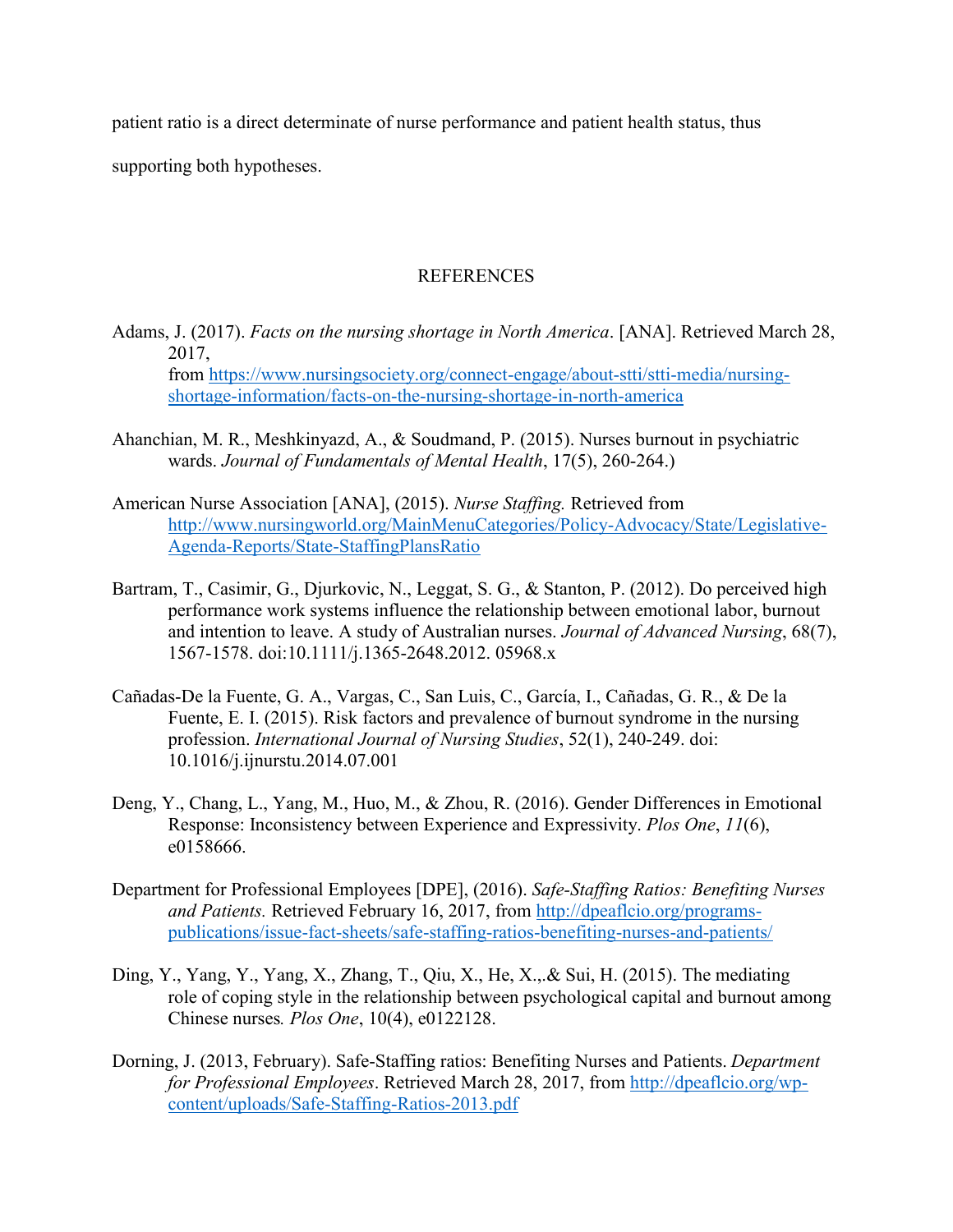Donoghue, C. (2009). "Nursing Home Staff Turnover and Retention: An Analysis of National Level Data." *Journal of Applied Gerontology* 29(1): 89–105.

- Gray, B. (2010). Emotional Labor, gender and professional stereotypes of emotional and physical contact, and personal prospective on the emotional labor of nursing. *Journal of Gender Studies, 19*(4), 349-360. Doi:10.1080/09589236.2010.514207
- Henderson, J. (2015). The Effect of Hardiness Education on Hardiness and Burnout On Registered Nurses. *Nursing Economic*, 33(4), 204-209.)
- Holdren, P., Paul III, D. P., Coustasse, A. (2015, March). Burnout syndrome in hospital nurses. Paper presented at BHAA International 2015 in Chicago, IL, (2-5).
- Hong, E., & Lee, Y. S. (2016). The mediating effect of emotional intelligence between emotional labour, job stress, burnout and nurses' turnover intention. *International Journal Of Nursing Practice*, 22(6), 625-632. doi:10.1111/ijn.12493
- Jamil, A., Raja, U., & Darr, W. (2013). Psychological contract types as moderator in the breachviolation and violation-burnout relationships. *Journal of Psychology, 147*(5), 491- 515.doi:10.1080/00223980.2012.717552
- Jonas, S., & Kovner, R. (2015) *Health Care Delivery in the United States.* New York, NY: Springer Publisher Company
- Kath, L. M., Stichler, J. F., Ehrhart, M. G., & Sievers, A. (2013). Predictors of nurse manager stress: a dominance analysis of potential work environment stressors. *International journal of nursing studies*, *50*(11), 1474-1480.
- Li, S., Pittman, P., Han, X., & Lowe, T. J. (2017). Nurse‐ Related Clinical Nonlicensed Personnel in US Hospitals and Their Relationship with Nurse Staffing Levels. *Health Services Research*, *52*(S1), 422-436.
- Lin, Y. W. (2012). The causes, consequences, and mediating effects of job burnout among hospital employees in Taiwan. *Journal of Hospital Administration*, *2*(1), p15.
- McHugh, M. D., Berez, J., & Small, D. S. (2013). Hospitals With Higher Nurse Staffing Had Lower Odds Of Readmissions Penalties Than Hospitals With Lower Staffing. *Health Affairs (Project Hope)*, *32*(10), 1740–1747.<http://doi.org/10.1377/hlthaff.2013.0613>
- McHugh, M. D., Kutney-Lee, A., Cimiotti, J. P., Sloane, D. M., & Aiken, L. H. (2011). Nurses' widespread job dissatisfaction, burnout, and frustration with health benefits signal problems for patient care. *Health Affairs*, 30(2), 202-210.
- McMullan, S. P. (2014). Organizational structure and work environment predictors of adverse events as reported by nurse anesthetists (Doctoral dissertation). *Rutgers University-Graduate School-Newark.*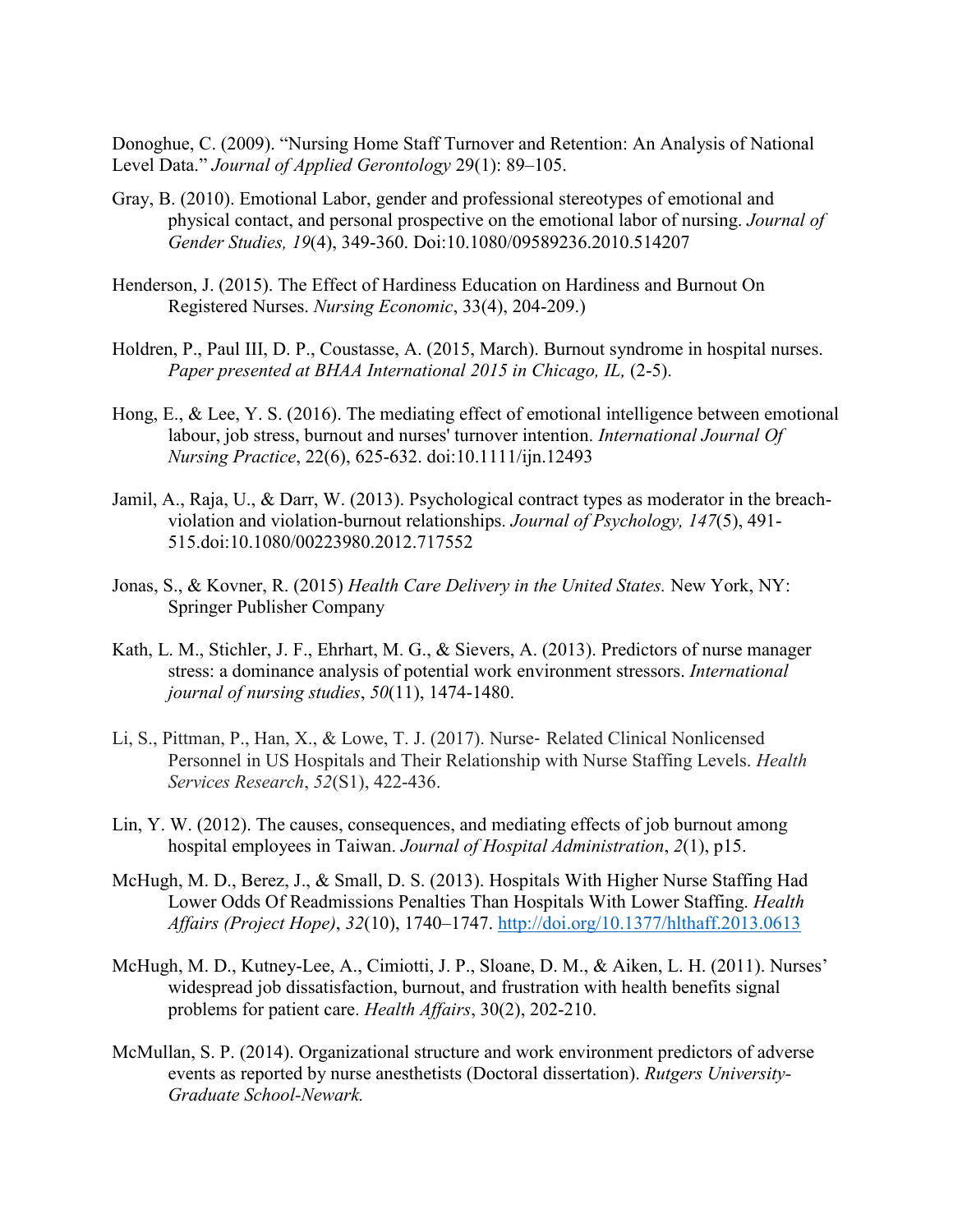- Moustaka, E., & Constantindis, T. (2010). Sources and effects of Work-related stress in nursing. *Health Science Journal,* 4(4). 210-216.
- Nursing World. (2014). The Nursing Workforce 2014: Growth, Salaries, Education, Demographics & Trends. *American Nurse Association*. Retrieved February 15, 2017, fro[mhttp://www.nursingworld.org/MainMenuCategories/ThePracticeofProfessionalNursi](http://www.nursingworld.org/MainMenuCategories/ThePracticeofProfessionalNursing/workforce/Fast-Facts-2014-Nursing-Workforce.pdf) [ng/workforce/Fast-Facts-2014-Nursing-Workforce.pdf](http://www.nursingworld.org/MainMenuCategories/ThePracticeofProfessionalNursing/workforce/Fast-Facts-2014-Nursing-Workforce.pdf)
- Rassin, M., & Silner, D. (2007). Trends in nursing staff allocation: the nurse-to-patient ratio and skill mix issues in Israel. *International Nursing Review*, 54(1), 63-69.
- Rodwell, J., & Gulyas, A. (2013). The impact of the psychological contract, justice and individual differences: nurses take it personally when employers break promises. *Journal of Advanced Nursing*, 69(12), 2774-2785. doi:10.1111/jan.1216
- Shuldham, C., Parkin, C., Firouzi, A., Roughton, M., & Lau-Walker, M. (2009). The relationship between nurse staffing and patient outcomes: A case study. *International Journal of Nursing Studies, 46*(7), 986-992. doi:10.1016/j.ijnurstu.2008.06.004
- Soo-Ok, K., & Mee-Suk, W. (2015). A study on Emotional labor, Positive resources and Job burnout in clinical Nurses. *Journal of The Korea Academia-Industrial Cooperation Society*, 16(2), 1273-1283. doi:10.5762/KAIS.2015.16.2.1273
- Stimpfel, A. W., Sloane, D. M., & Aiken, L. H. (2012). The Longer The Shifts For Hospital Nurses, The Higher The Levels Of Burnout And Patient Dissatisfaction. *Health Affairs (Project Hope)*, *31*(11), 2501–2509.<http://doi.org/10.1377/hlthaff.2011.1377>
- Strachan-Hall, E. (2017). California has won case for nurse-patient ratios. *Nursing Management-UK*, 23(9), 15
- Tevington, P. (2011). Mandatory nurse-patient ratios. *Medsurg nursing*, *20*(5), 265
- U.S. Census Bureau (2014). *Population Estimates and Projections the Baby Boom Cohort in the United States.* Retrieved February 18, 2017, from <https://www.census.gov/prod/2014pubs/p25-1141.pdf>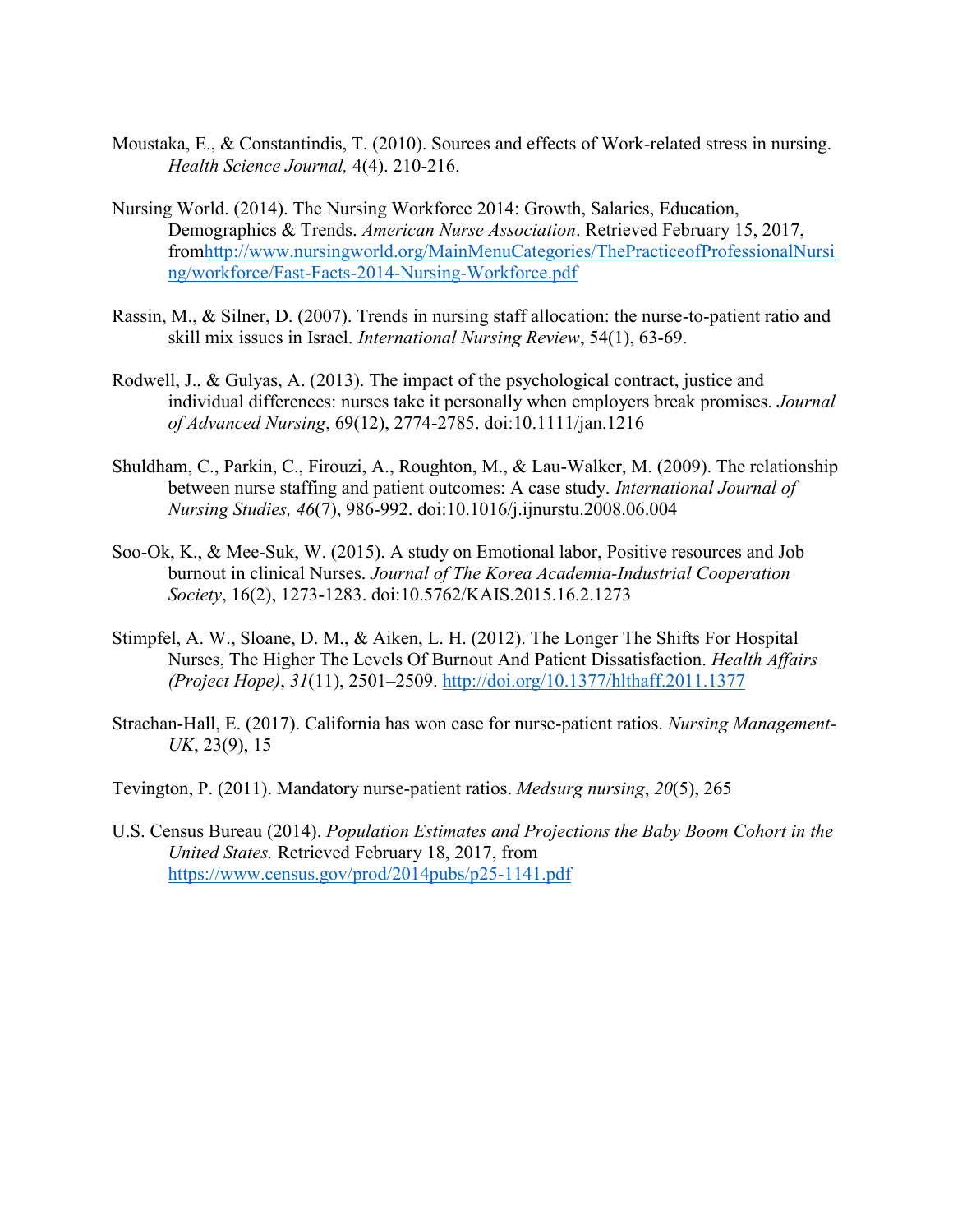

Figure 1: Conceptual Framework adapted from Lin, 2012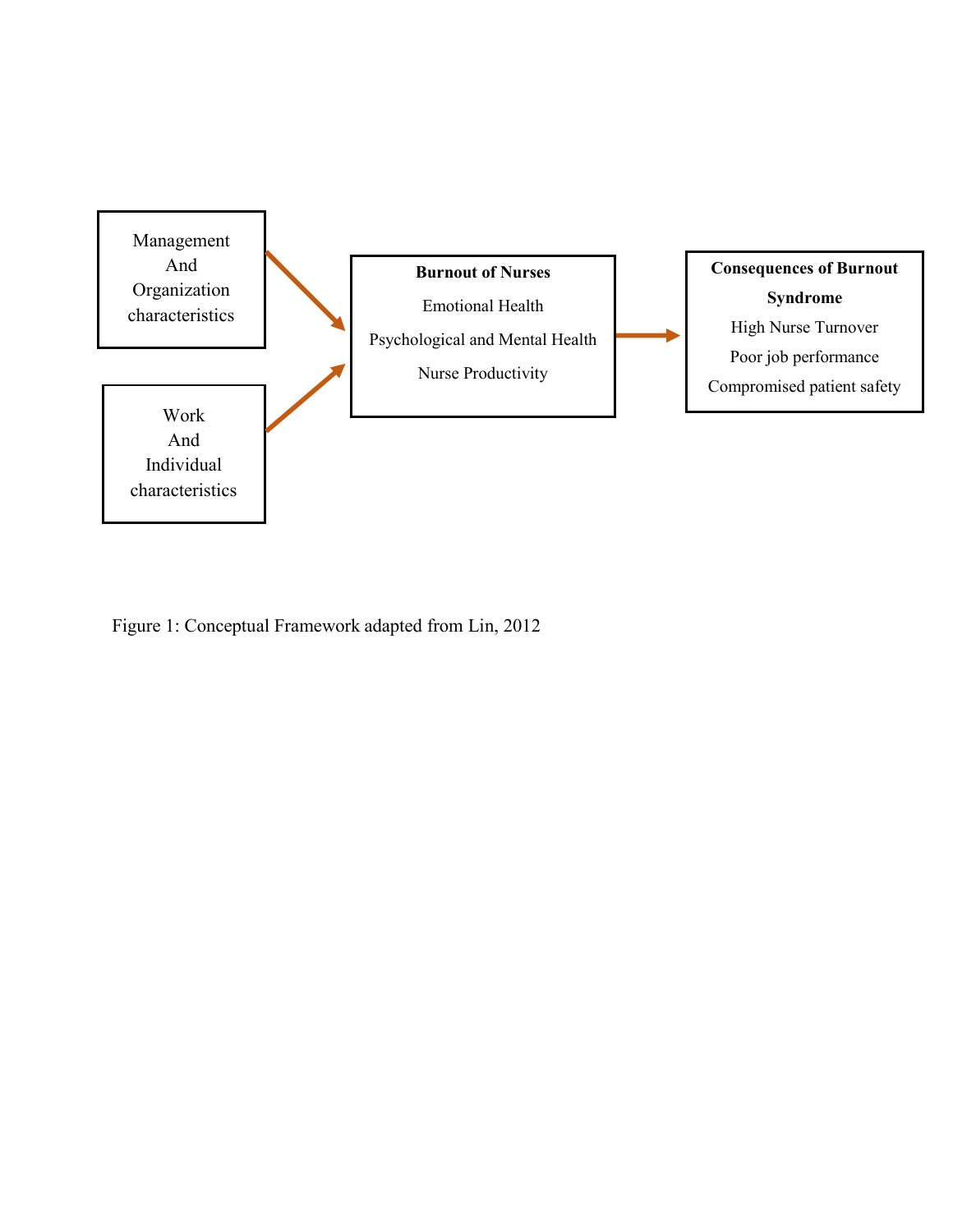# Appendix1:

Questions for semi-structured interview of Burnout Syndrome and Nurse-Patient Ratio in the Workplace

- 1. How long have you been a nurse?
- 2. How many hospitals have you worked in?
- 3. What is the longest hourly shift you have worked?
- 4. What is the average nurse –to-patient ratio for you is the best-case scenario?
- 5. Have you ever experience any signs of Burnout Syndrome?
- 6. Did you experience these symptoms when you had many patients assigned to you? If so, what was the number?
- 7. What do you think about nurse shortage in general?
- 8. Have you ever thought to change your career?
- 9. What do you think, which benefits will help in a long run to prevent or reduce the Burnout Symptoms?
- 10. Describe how high nurse -patient ratio affects your work?
- 11. Rate from **1** to **5** which of the following are important qualities for the nurse?
	- o Physical health
	- o Psychological health
	- o Productivity
	- o Stress Resistance
	- o Problem solving
- 12. How do you get informed about new projects and shift hours that you must cover?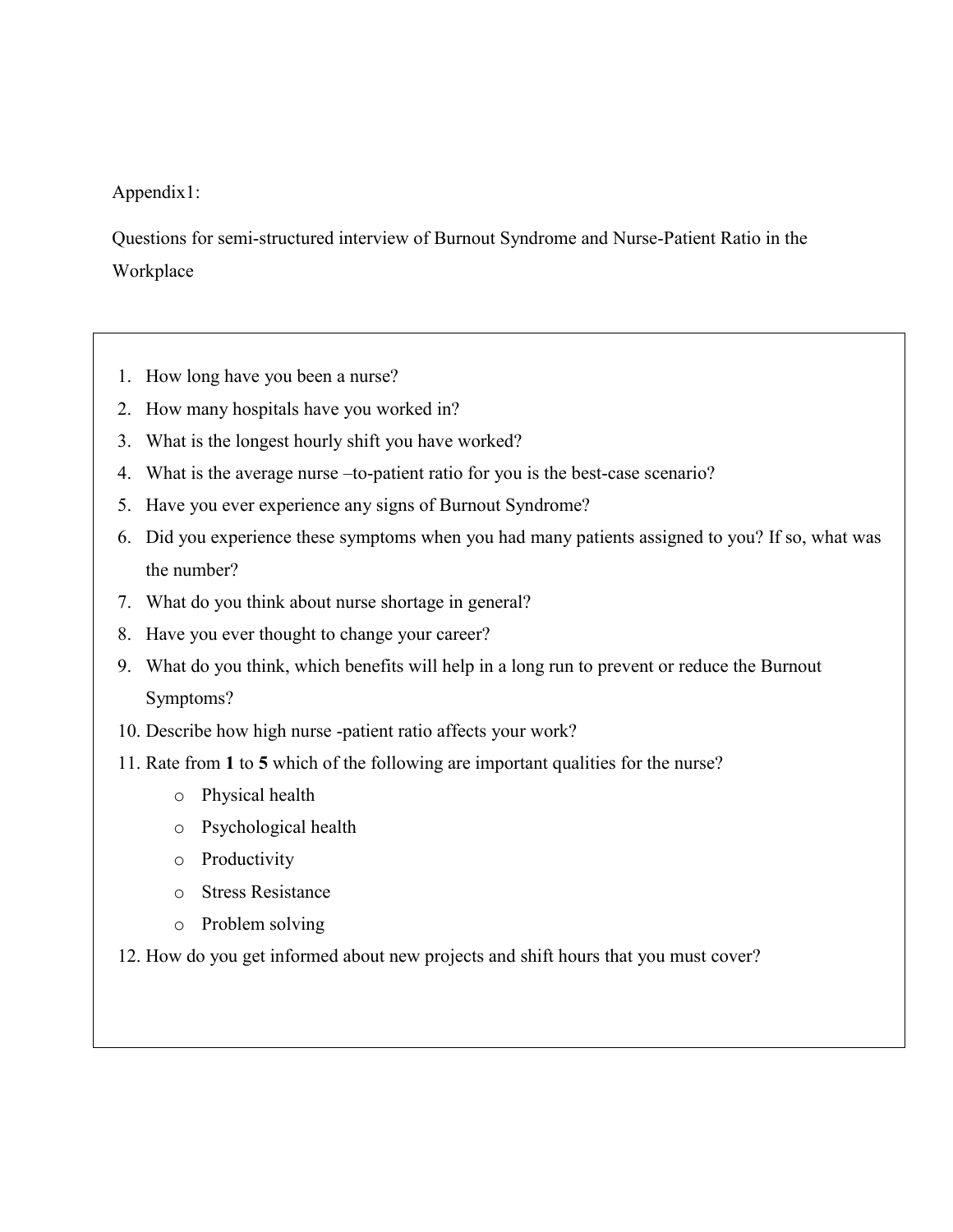|                                           | Shift length, hours |         |                       |     |
|-------------------------------------------|---------------------|---------|-----------------------|-----|
|                                           |                     |         | $8-9$ 10-11 12-13 >13 |     |
| SATISFACTION WITH SCHEDULING              |                     |         |                       |     |
| Satisfied with schedule                   |                     |         |                       |     |
| Strongly agree                            |                     | 85% 82% | 88%                   | 84% |
| Strongly disagree                         | 15                  | 18      | 12                    | 16  |
| Actively participate in scheduling        |                     |         |                       |     |
| Strongly agree                            | 66                  | 66      | 79                    | 73  |
| Strongly disagree                         | 34                  | 34      | 21                    | 27  |
| Flexible work schedules are available     |                     |         |                       |     |
| Strongly agree                            | 67                  | 65      | 73                    | 66  |
| Strongly disagree                         | 32                  | 35      | 27                    | 34  |
| <b>OUTCOMES</b>                           |                     |         |                       |     |
| <b>Burnout</b> score                      |                     |         |                       |     |
| $\geq$ 27                                 | 20                  | 31      | 44                    | 56  |
| $<$ 27                                    | 80                  | 69      | 56                    | 44  |
| Job dissatisfaction                       |                     |         |                       |     |
| Little/very dissatisfied                  | 24                  | 35      | 25                    | 43  |
| Very/moderately satisfied                 | 76                  | 65      | 75                    | 57  |
| Intention to leave employer within a year |                     |         |                       |     |
| No                                        | 11                  | 15      | 15                    | 25  |

Table 1: Nurse Satisfaction with Scheduling And Nurse Outcomes, By Shift Length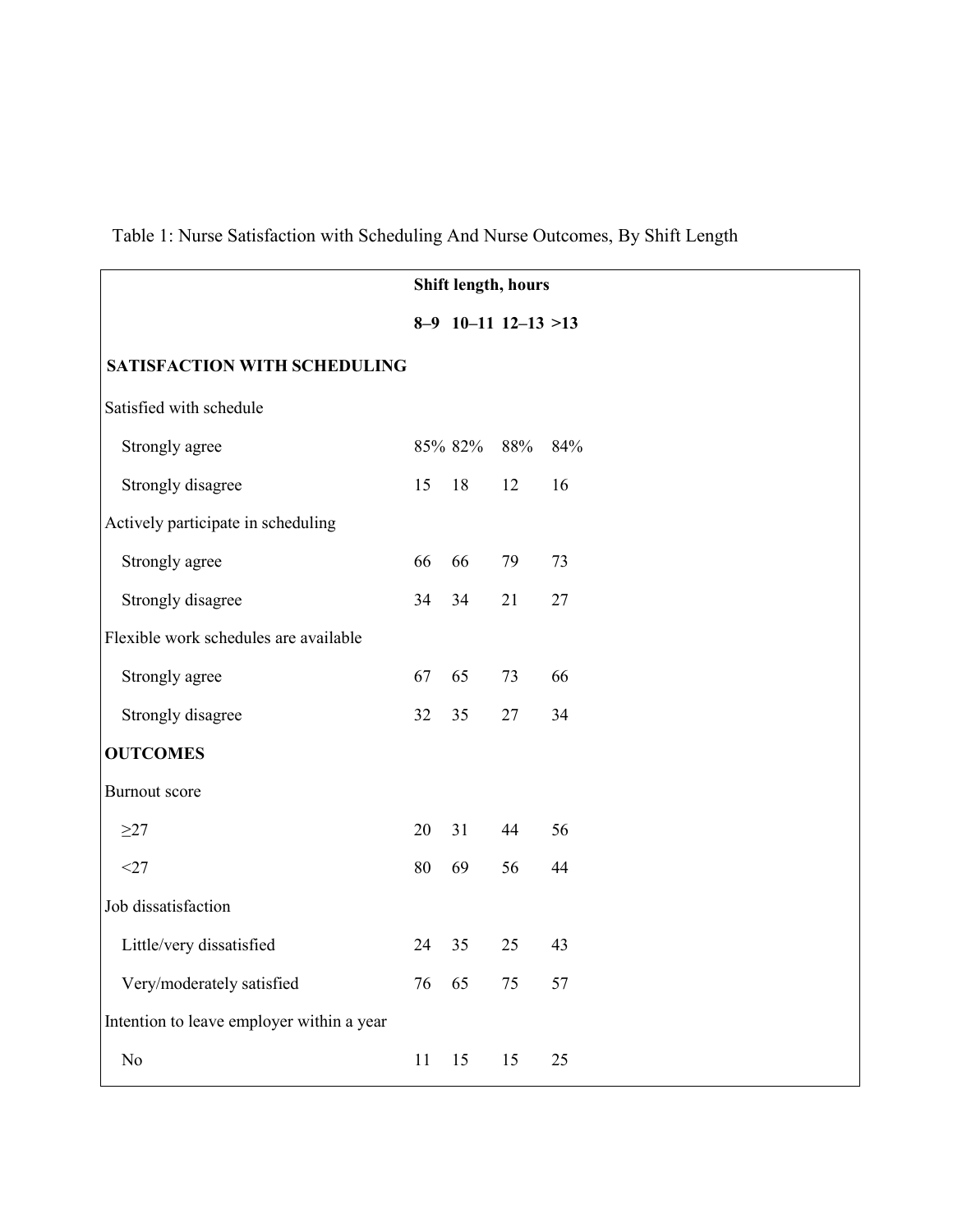|     | <b>Shift length, hours</b> |  |  |
|-----|----------------------------|--|--|
|     | $8-9$ 10-11 12-13 >13      |  |  |
| Yes | 89 85 85 75                |  |  |

(Stimpfel, Sloane, & Aiken, 2012)

Table 2: Summary of Study on Psychological, Mental, and Emotional Health and Nurse Productivity in Burnout Syndrome Regarding Nurse-Patient Ratio

| <b>Effects of Nurse-to-Patient Ratio on</b><br><b>Nursing</b> | <b>Author/Year</b>                | <b>Key Findings/Outcomes</b>                                                                                                                   |
|---------------------------------------------------------------|-----------------------------------|------------------------------------------------------------------------------------------------------------------------------------------------|
|                                                               |                                   |                                                                                                                                                |
|                                                               | Jonas & Kovner, 2015              | -10 % of workforce in America employed                                                                                                         |
|                                                               | ANA, 2015                         | in health field.<br>-California only state to pass law on nurse-<br>patient ratio.                                                             |
| Nurse-to-Patient ratio in Nursing<br><b>Burnout</b>           | Strachan-Hall, 2017               | -Nurse patient-patient ratios have led to<br>better nurse demeanor, less sickness, and<br>lower nurse turnover.                                |
|                                                               | Doring, 2013                      | -Nurses with ratio standards had less<br>burnout. 20% California, 34% New Jersey,<br>36% Pennsylvania, and job dissatisfaction                 |
|                                                               | Adams, 2017                       | 20% California, 26% New Jersey, 29%<br>Pennsylvania.<br>- Support for ratios concluded from supply<br>of working nurses and nursing shortages. |
|                                                               | Moustaka & Constantindis,<br>2010 | -Work overload, such as nurse-patient<br>ratio, can lead to psychological<br>dissonance.                                                       |
| Psychological and Mental Health                               | Jamil & Darr, 2013                | -Psychological contract can be broken by<br>nurse-patient ratio, causing burnout,<br>aggression, betrayal, and job<br>dissatisfaction.         |
|                                                               | Rodwell, 2013                     | - Breaking psychological contract through<br>uneven ratios among staff can influence<br>retention.                                             |
|                                                               | Ding, et al, 2015                 | -Psychological capital has effects on<br>psychological burnout and coping style is a<br>mediator.                                              |